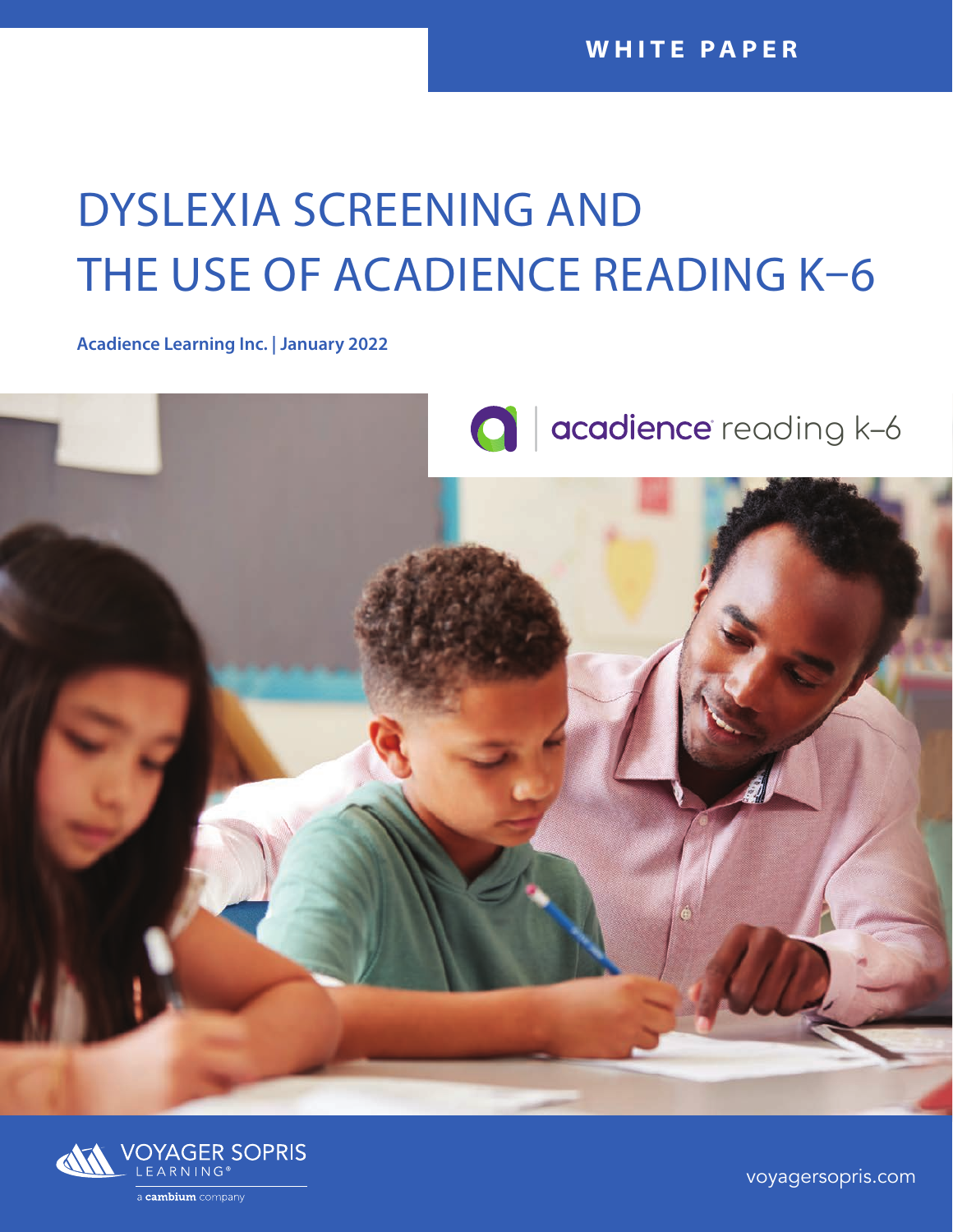| <b>Overview: Acadience Reading Assessments for Dyslexia Screening Actecate Actes 2006</b>                     |
|---------------------------------------------------------------------------------------------------------------|
|                                                                                                               |
| Use of Acadience Reading to Identify Students At-Risk for Dyslexia Actrices and Acadience Reading to Identify |
|                                                                                                               |
|                                                                                                               |

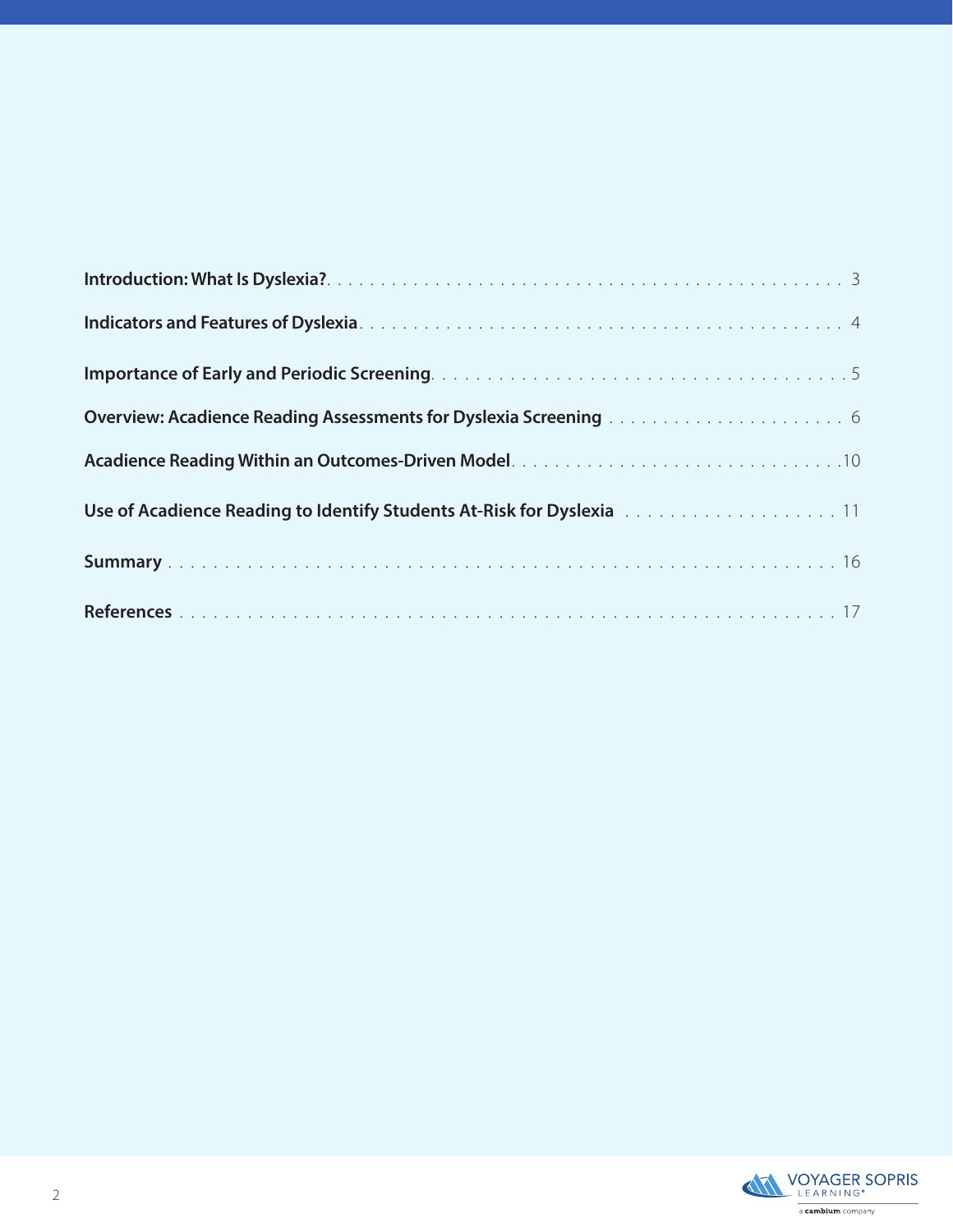### **What Is Dyslexia?**

Dyslexia is a learning disorder characterized by significant difficulty with skills involved in accurate and fluent reading and spelling. While there is no single definition of dyslexia that is used universally, educators, researchers, and policy makers generally agree that the defining characteristic of dyslexia is a severe deficit in word reading. There is also general agreement that, to be diagnosed with dyslexia, children must have adequate vision and hearing acuity along with adequate cognitive skills to be able to learn to read (Elliot, 2020; International Dyslexia Association, 2002).

Increasingly, experts in the field of reading research point to multifactorial models of dyslexia, wherein risk factors interact with protective factors and the risk of dyslexia is increased or reduced (Catts & Petscher, 2018; Pennington et.al., 2012). There is, in fact, evidence to suggest that risk for dyslexia may be reduced through early identification and intervention on the essential early literacy and reading skills (e.g, Foorman & Torgesen, 2001; O'Connor, Harty, & Fulmer, 2005). In prevention models, effective instruction of essential skills becomes a critical protective factor.

Consistent with the definition of the International Dyslexia Association® and current research within a prevention-oriented framework, dyslexia, then, is a significant and persistent difficulty with the skills involved in accurate and fluent reading despite having adequate cognitive and perceptual skills to learn to read and in the face of effective reading instruction.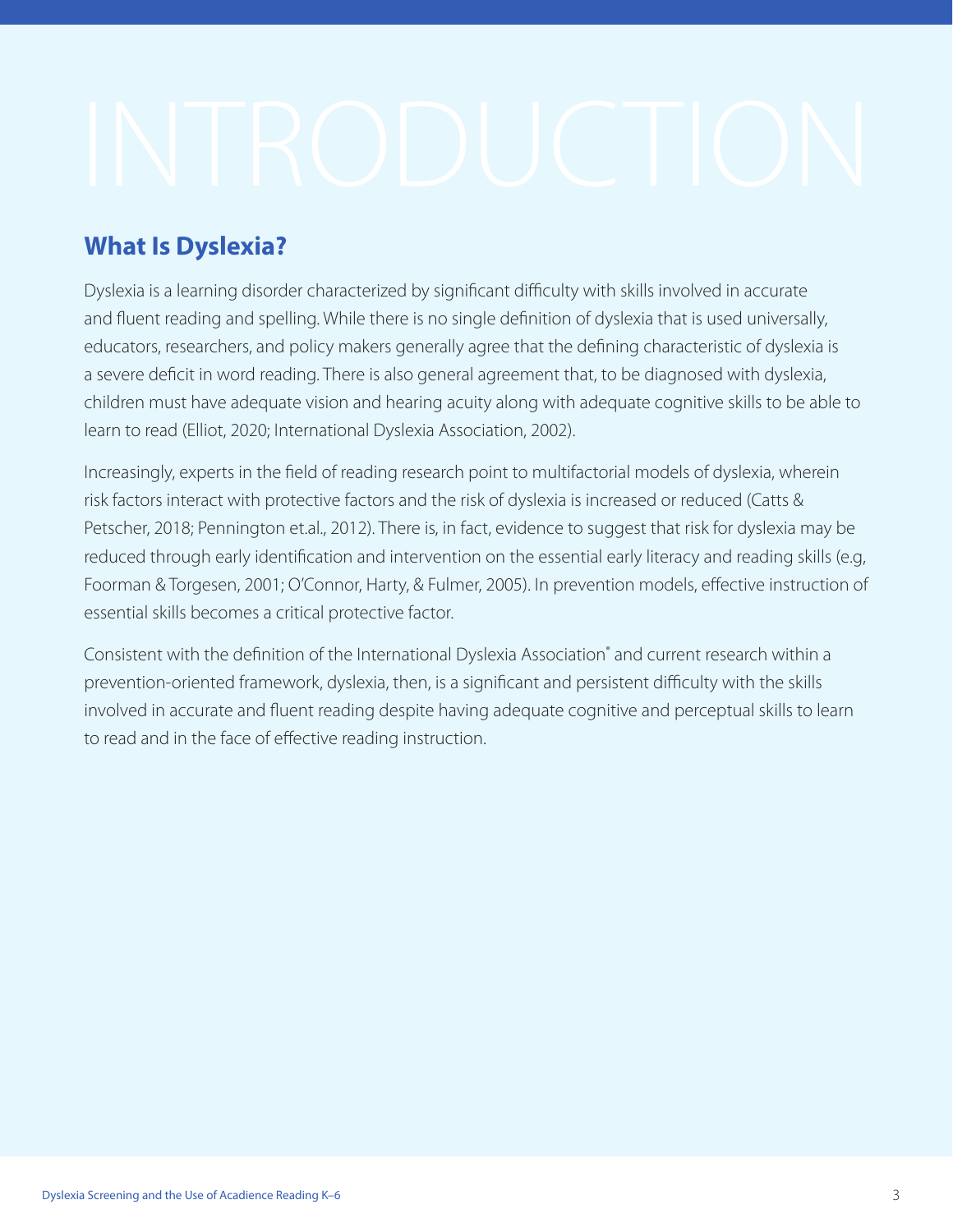## **Indicators and Features of Dyslexia**

According to most definitions of and research on dyslexia, the core difficulties exhibited by individuals with dyslexia are word recognition and spelling. (Catts & Hogan, 2021; Elliot 2020; Wagner et.al., 2019) Within a prevention-oriented framework, the impact that dyslexia has on readers is variable depending on the severity of the reading disability and the effectiveness of instruction or intervention received. Thus, the manifestation of dyslexia as a reading disability results from a combination of (1) difficulty with the essential early literacy and reading skills involved in accurate and fluent word reading and (2) a sustained lack of adequate progress in learning the essential early literacy and reading skills (3) when provided with generally effective instruction.

Essential early literacy and reading skills include phonological processing and phonemic awareness, phonics skills and understanding of the alphabetic principle, word reading and decoding, accuracy and fluency reading connected text, and comprehension. Other factors associated with risk for dyslexia include difficulties with word retrieval as assessed by measures of Rapid Automatized Naming (RAN), spelling, oral language, and/or a family history of reading difficulties (e.g., Carrroll, Mundy, & Cunningham, 2014; Catts, Adlof, Hogan, & Weismer, 2005; Norton & Wolf, 2020).

It is important to note that the essential early literacy and reading skills and the associated risk factors are developmental in nature. That is, earlier skills provide a foundation for later skills which build on and integrate over time as students master them. For example, prior to formal reading instruction, early alphabetic knowledge, specifically fluency in naming letters, is exceptionally predictive of later reading difficulties along with early phonological awareness skills such as rhyming or identifying initial sounds in words. Through the kindergarten year and first grade years, phonemic awareness remains predictive and alphabetic knowledge moves beyond letter naming to basic phonics skills and an understanding of the alphabetic principle. By the end of first grade and beginning of second grade, accuracy and fluency in reading connected text becomes a strong predictor and remains a robust predictor throughout the school years.

Difficulties in acquiring the essential early literacy and reading skills contribute to, or directly result in, a number of negative consequences including academic failure and poor overall school performance and social-emotional and behavioral problems (Daniel et al., 2006; McArthur et al., 2020). Thus, it is critical to identify students at risk for reading disabilities, including dyslexia, as early as possible.

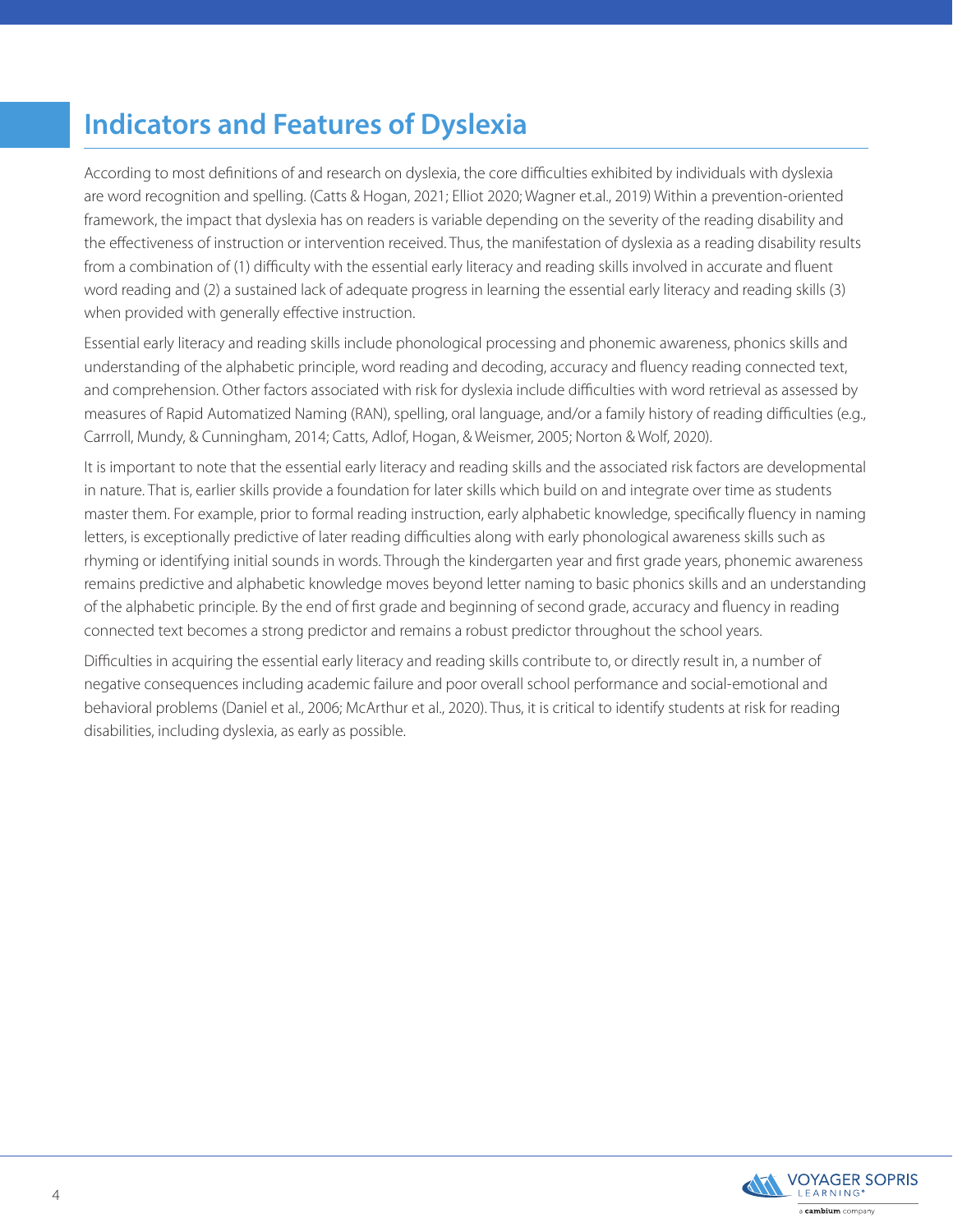### **Importance of Early and Periodic Screening**

Our definition of dyslexia implies that screening for reading disability including dyslexia occurs within a preventionoriented, early-intervention model. We must identify students at risk for reading disabilities early, provide instructional support targeted to individual student needs, monitor student progress and response to instruction over time, make adjustments to instruction as needed to ensure adequate progress toward important early literacy and reading goals, and evaluate outcomes for individual students and at a systems level.

Within a prevention-oriented model, we conduct screening early and periodically. We screen early so that we can intervene early, when we have the greatest likelihood of preventing future difficulties and before reading problems become a greater challenge for intervention efforts. We conduct screening periodically across the school year because of the developmental nature of the acquisition of essential early literacy and reading skills. Periodic screening throughout the school year, not just at a single time point, enables us to check on the progress of students' acquisition of the critical skills over time. Periodic screening also allows us to evaluate the effectiveness of the instructional supports that are being provided both for individual students and at a systems level (e.g., school, district).

Screening practices therefore should be focused on essential early literacy and reading skills—phonemic awareness and phonics, word reading and decoding, and accurate and fluent reading of connected text, and comprehension—and should be conducted across the school year. Because a key indicator of dyslexia is significant and sustained difficulty in acquiring essential early literacy and reading skills *despite being provided generally effective instruction*, it's not enough to assess the student's skills, we must also evaluate the instruction the student is receiving.

*Within a prevention-oriented model, we conduct screening early and periodically.*

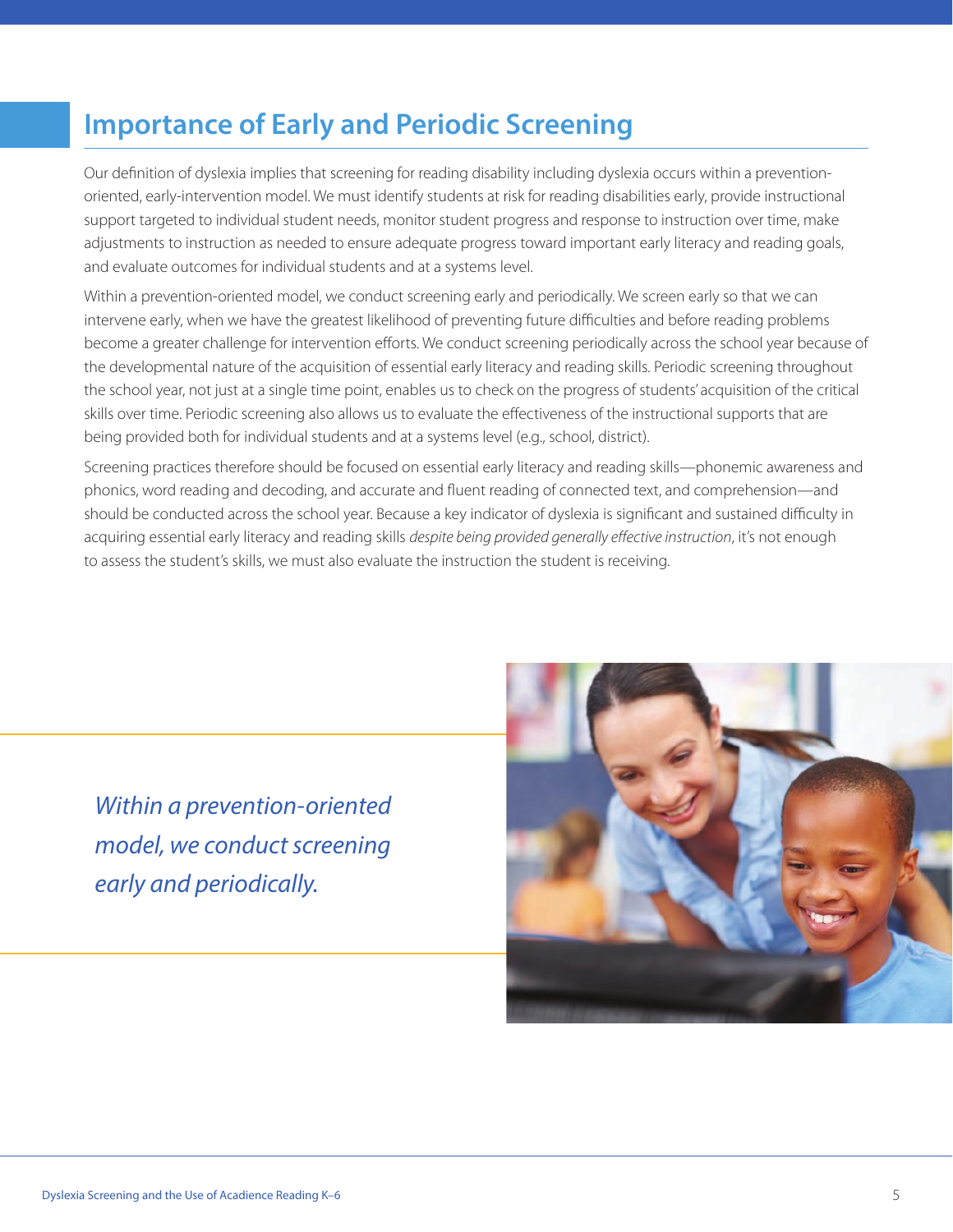## **Overview: Acadience Reading Assessments for Dyslexia Screening**

It is important to keep in mind that using a single test to make important high-stakes decisions like the diagnosis of dyslexia is inconsistent with professional standards (AERA, APA, & NCME, 2014). With that in mind, Acadience® Reading assessment suite provides a reliable, valid, and efficient method of identifying students who are at risk for reading difficulties, including dyslexia.

Acadience Reading provides quick and efficient assessments of the essential early literacy and reading skills from kindergarten through sixth grade. The Acadience® Reading K–6 assessment includes a series of brief measures designed to be administered for periodic screening three time a year (beginning, middle, end) as well as for more frequent progress monitoring of students identified as at risk and needing additional instructional support. In addition, Acadience® Reading Survey and Diagnostic assessments can be used to provide specific information to inform instruction for individual students as needed.

There are several important features of Acadience Reading K–6 measures that make them useful tools for identifying students at risk of dyslexia and other reading disabilities. These features are described below.

### **Assessment of essential early literacy and reading skills.**

The first important feature of Acadience Reading K–6 that makes it useful for identifying students at risk for dyslexia is that Acadience Reading K–6 measures assess the essential early literacy and reading skills, that is, those skills that are known as the core component or foundational skills of reading. These skills include (a) phonemic awareness (i.e., the ability to hear and manipulate the individual sounds in words); (b) basic phonics and an understanding of the alphabetic principle that enables children to map print (letters) to speech (individual sounds) and blend those letter sounds to read words; (c) accuracy and fluency reading connected text, and (d) comprehension. Measures of Letter Naming Fluency (LNF) and Rapid Automatized Naming (RAN) are included for students in grades K and 1 as additional indicators of risk.

### **Measures as indicators.**

Another important feature of the measures is that they are, by design, *indicators* of each of the essential early literacy and reading skills. For example, Acadience Reading K–6 does not assess all possible basic phonics skills that are important to teach. Instead, the Acadience Reading measure of basic phonics, Nonsense Word Fluency (NWF), is designed to be an indicator of a student's progress toward the long-term outcome of having automaticity in applying knowledge of basic letter-sound correspondences to reading unknown words. The notion of Acadience Reading measures as indicators is a critical one. It is this feature that puts it in the class of assessments known as General Outcome Measures (more popularly known as CBMs) (Fuchs and Deno, 1991).

Table 1 provides an overview and brief description of each measure and the essential early literacy/reading skill of which the measure is an indicator.

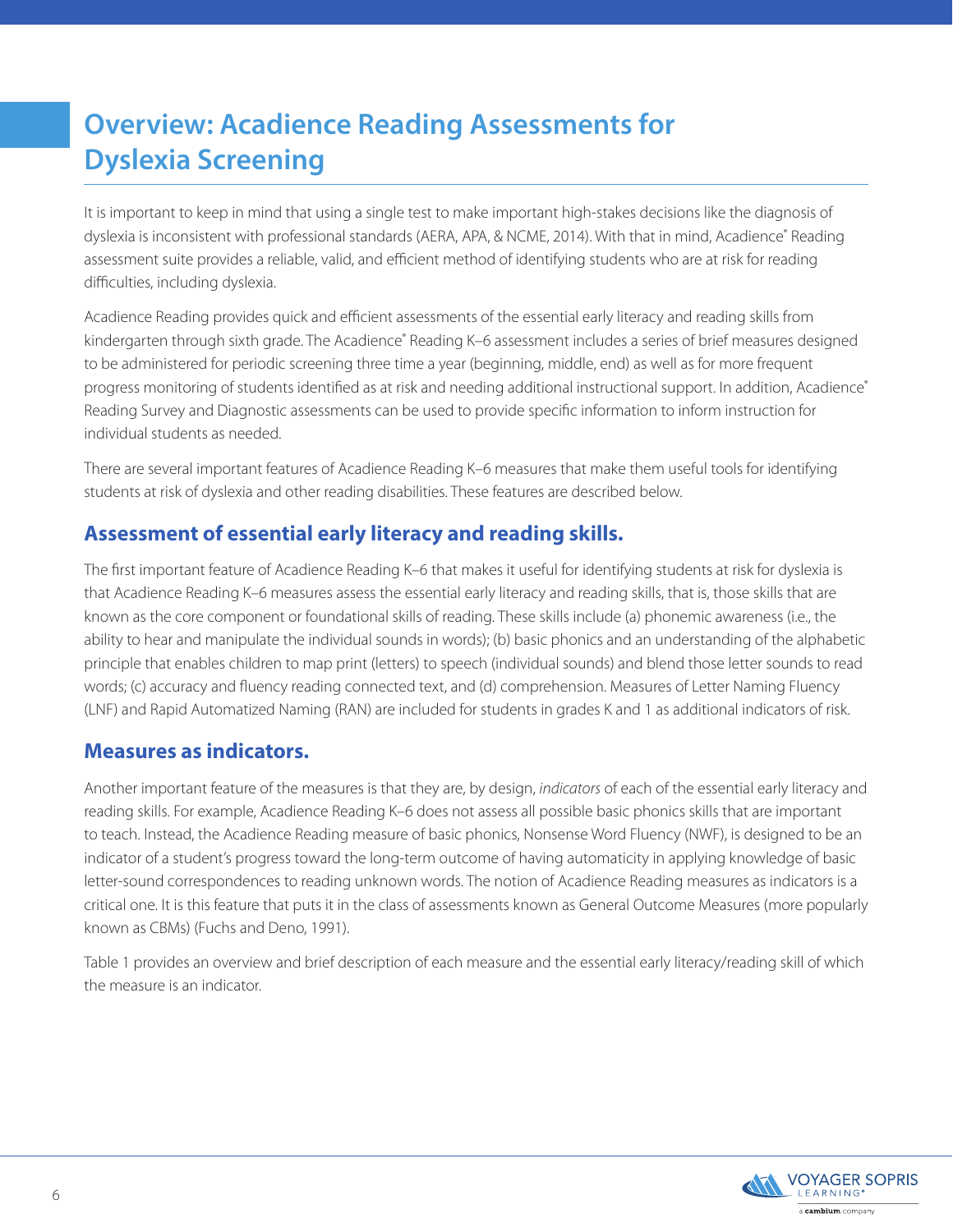### TABLE 1: ACADIENCE READING K–6 MEASURES AND SKILL/RISK AREAS

| <b>Measure</b>                  | <b>Grades</b> | <b>Essential Early Literacy/</b><br><b>Reading Skill</b>                        | <b>Description</b>                                                                                  |  |  |  |
|---------------------------------|---------------|---------------------------------------------------------------------------------|-----------------------------------------------------------------------------------------------------|--|--|--|
| <b>First Sound Fluency</b>      | K             | Phonemic awareness                                                              | Assessor says a word; student says the first<br>sound in the word.                                  |  |  |  |
| Phoneme Segmentation<br>Fluency | K, 1          | Phonemic awareness                                                              | Assessor says a word; student says the sounds<br>in the word.                                       |  |  |  |
| Nonsense Word Fluency           | K, 1, 2       | Basic phonics and<br>alphabetic principle                                       | Student reads V-C and C-V-C nonsense words.                                                         |  |  |  |
| <b>Oral Reading Fluency</b>     | $1 - 6$       | Accuracy and fluency with<br>connected text, advanced<br>phonics, comprehension | Student reads a passage orally and tells about<br>what was read.                                    |  |  |  |
| Maze                            | $3-6$         | Reading comprehension                                                           | Student reads a passage silently, selecting<br>the correct word of three throughout<br>the passage. |  |  |  |
| <b>Letter Naming Fluency</b>    | K, 1          | Indicator of risk                                                               | Student names letters arrayed on a page.                                                            |  |  |  |
| Rapid Automatized<br>Naming     | K, 1          | Indicator of risk                                                               | Student names an array of objects, letters,<br>and/or numbers.                                      |  |  |  |

Note that some of the Acadience Reading K–6 measures are indicators of essential early literacy and reading skills, and others are added indicators of risk. The essential early literacy and reading skills are those that have evidence that they: a) are predictive of reading acquisition and reading achievement, b) can be taught, and c) result in improved reading outcomes when they are taught and learned. In contrast, Letter Naming Fluency (LNF) and Rapid Automatized Naming (RAN) are included in Acadience Reading K–6 as indicators of risk, not as instructional targets. For young students, fluency in letter naming is one of the strongest and best predictors of later reading ability (Adams, 1990; National Early Literacy Panel, 2008; Piasta, Petscher, & Justice, 2012). LNF is used in identifying students who may need additional support but is not used as an instructional goal. While letter naming remains a robust predictor of later reading ability, it is letter sound knowledge paired with phonemic awareness that unlocks the key to the code—the alphabetic principle. Similarly, while RAN serves as a predictor of risk for reading difficulties and dyslexia, most researchers agree that providing students with instruction on a RAN task is not the optimal way to improve their word reading skill (Norton & Wolf, 2012).

### **Research-based benchmarks and cut points for risk.**

Acadience Reading benchmarks and cut points for risk provide research-based levels of performance that can be used to predict risk of reading difficulties as students are acquiring early literacy skills in the early grades and to identify existing reading difficulties in later grades. Acadience Reading benchmarks are based on the predictive probability of a student achieving subsequent benchmarks and reading goals given a particular score on a measure and a point in time. Accordingly, a student's performance on a measure at any point in time at any grade level may be above, at, below, or well below benchmark as depicted in Table 2. More information about Acadience Reading Benchmarks is available at <https://acadiencelearning.org/acadience-reading/k-grade6/>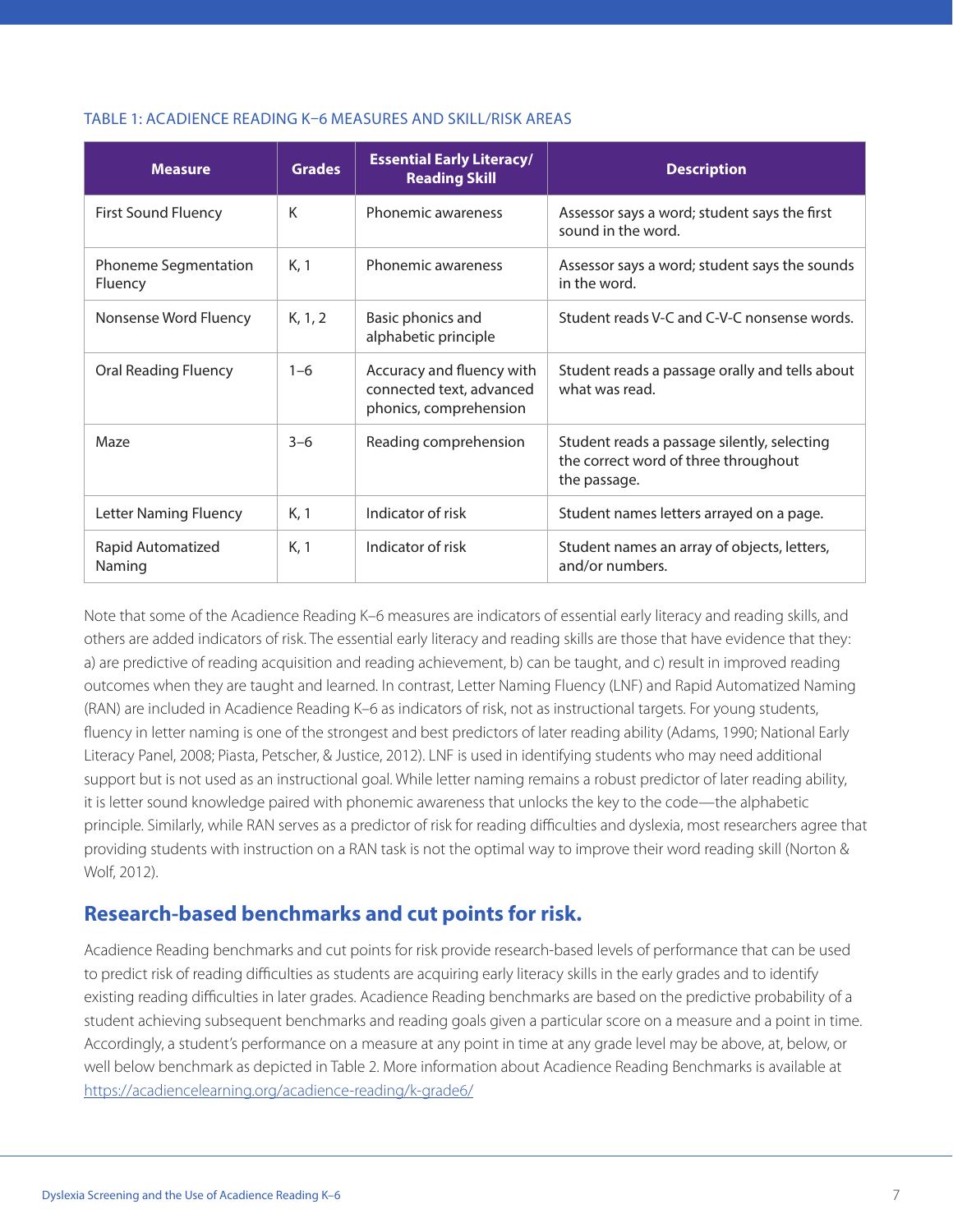### TABLE 2: BENCHMARK LEVELS AND DESCRIPTORS

| <b>Likelihood of</b><br><b>Meeting Later</b><br><b>Reading</b><br><b>Benchmarks</b> | <b>Benchmark</b><br><b>Status</b>                                                                        | <b>Benchmark Status</b><br><b>Including Above</b><br><b>Benchmark</b> | <b>What It Means</b>                                                                                                                                                                                                                                                                                                                                                                                                                                                                                     |  |  |  |  |  |
|-------------------------------------------------------------------------------------|----------------------------------------------------------------------------------------------------------|-----------------------------------------------------------------------|----------------------------------------------------------------------------------------------------------------------------------------------------------------------------------------------------------------------------------------------------------------------------------------------------------------------------------------------------------------------------------------------------------------------------------------------------------------------------------------------------------|--|--|--|--|--|
| $>99\%$                                                                             |                                                                                                          | <b>Above Benchmark</b><br>overall likelihood<br>of achieving          | For students with scores in this range, the odds of achieving subsequent early<br>literacy/reading benchmarks are very good. The higher above the benchmark, the<br>better the odds.                                                                                                                                                                                                                                                                                                                     |  |  |  |  |  |
| 95%                                                                                 | <b>At or Above</b><br><b>Benchmark</b><br>overall likelihood                                             | subsequent early<br>literacy benchmarks:                              | These students likely need effective core instruction to meet subsequent early<br>literacy/reading goals. Some students may benefit from instruction on more                                                                                                                                                                                                                                                                                                                                             |  |  |  |  |  |
| 90%                                                                                 | of achieving                                                                                             | 90% to 99%                                                            | advanced skills.                                                                                                                                                                                                                                                                                                                                                                                                                                                                                         |  |  |  |  |  |
| 80%                                                                                 | subsequent<br><b>At Benchmark</b><br>early literacy<br>overall likelihood<br>benchmarks:<br>of achieving |                                                                       | For students with scores in this range, the odds are in favor of achieving<br>subsequent early literacy/reading benchmarks. The higher above the benchmark,<br>the better the odds.                                                                                                                                                                                                                                                                                                                      |  |  |  |  |  |
| 70%                                                                                 | 80% to 90%                                                                                               | subsequent early<br>literacy benchmarks:<br>70% to 85%                | These students likely need effective core instruction to meet subsequent early<br>literacy/reading benchmarks. Some students may require monitoring and<br>strategic support on specific component skills as needed.                                                                                                                                                                                                                                                                                     |  |  |  |  |  |
| 60%                                                                                 | <b>Below</b>                                                                                             | <b>Below Benchmark</b>                                                | For students with scores in this range, the overall odds of achieving subsequent<br>early literacy/reading benchmarks are approximately even, and hard to predict.<br>Within this range, the closer students' scores are to the benchmark, the better the<br>odds; the closer students' scores are to the cut point, the lower the odds.<br>These students likely need core instruction coupled with strategic support,<br>targeted to their individual needs, to meet subsequent early literacy/reading |  |  |  |  |  |
| 55%                                                                                 | <b>Benchmark</b><br>overall likelihood<br>of achieving                                                   | overall likelihood<br>of achieving<br>subsequent early                |                                                                                                                                                                                                                                                                                                                                                                                                                                                                                                          |  |  |  |  |  |
| 50%                                                                                 | subsequent early<br>literacy                                                                             | literacy benchmarks:<br>40% to 60%                                    |                                                                                                                                                                                                                                                                                                                                                                                                                                                                                                          |  |  |  |  |  |
| 45%                                                                                 | benchmarks:<br>40% to 60%                                                                                |                                                                       | benchmarks. For some students whose scores are close to the benchmark,<br>effective core instruction may be sufficient; students whose scores are close to the<br>cut point may require more intensive support.                                                                                                                                                                                                                                                                                          |  |  |  |  |  |
| 40%                                                                                 | <b>Well Below</b>                                                                                        | <b>Well Below</b>                                                     |                                                                                                                                                                                                                                                                                                                                                                                                                                                                                                          |  |  |  |  |  |
| 30%                                                                                 | <b>Benchmark</b>                                                                                         | <b>Benchmark</b>                                                      | For students with scores in this range, the overall odds of achieving<br>subsequent early literacy/reading benchmarks are low.                                                                                                                                                                                                                                                                                                                                                                           |  |  |  |  |  |
| 20%                                                                                 | overall likelihood<br>of achieving                                                                       | overall likelihood<br>of achieving                                    | These students likely need intensive support in addition to effective core<br>instruction. They may also need support on prerequisite skills (i.e., below                                                                                                                                                                                                                                                                                                                                                |  |  |  |  |  |
| 10%                                                                                 | subsequent<br>subsequent early<br>early literacy<br>literacy benchmarks:                                 |                                                                       | grade level) depending upon the grade level and how far below the<br>benchmark their skills are.                                                                                                                                                                                                                                                                                                                                                                                                         |  |  |  |  |  |
| benchmarks:<br>< 5%<br>10% to 20%                                                   |                                                                                                          | 10% to 20%                                                            |                                                                                                                                                                                                                                                                                                                                                                                                                                                                                                          |  |  |  |  |  |

The addition of the Above Benchmark status level has not changed the benchmarks. A benchmark is still the point at which the odds are in the student's favor of meeting later reading benchmarks (approximately 60% likelihood or higher). The higher above the benchmark the student scores, the better the odds. For students who are already at benchmark, the Above Benchmark status level also provides a higher benchmark to aim for. "Overall likelihood" refers to the approximate percentage of students within the category who achieve later benchmarks, although the exact percentage varies by grade, year, and measure. Instructional decisions should be made based on students' patterns of performance across all measures, in addition to other available information on student skills, such as diagnostic assessment or in-class work. Acadience is a registered trademark of Acadience Learning Inc. www.acadiencelearning.org

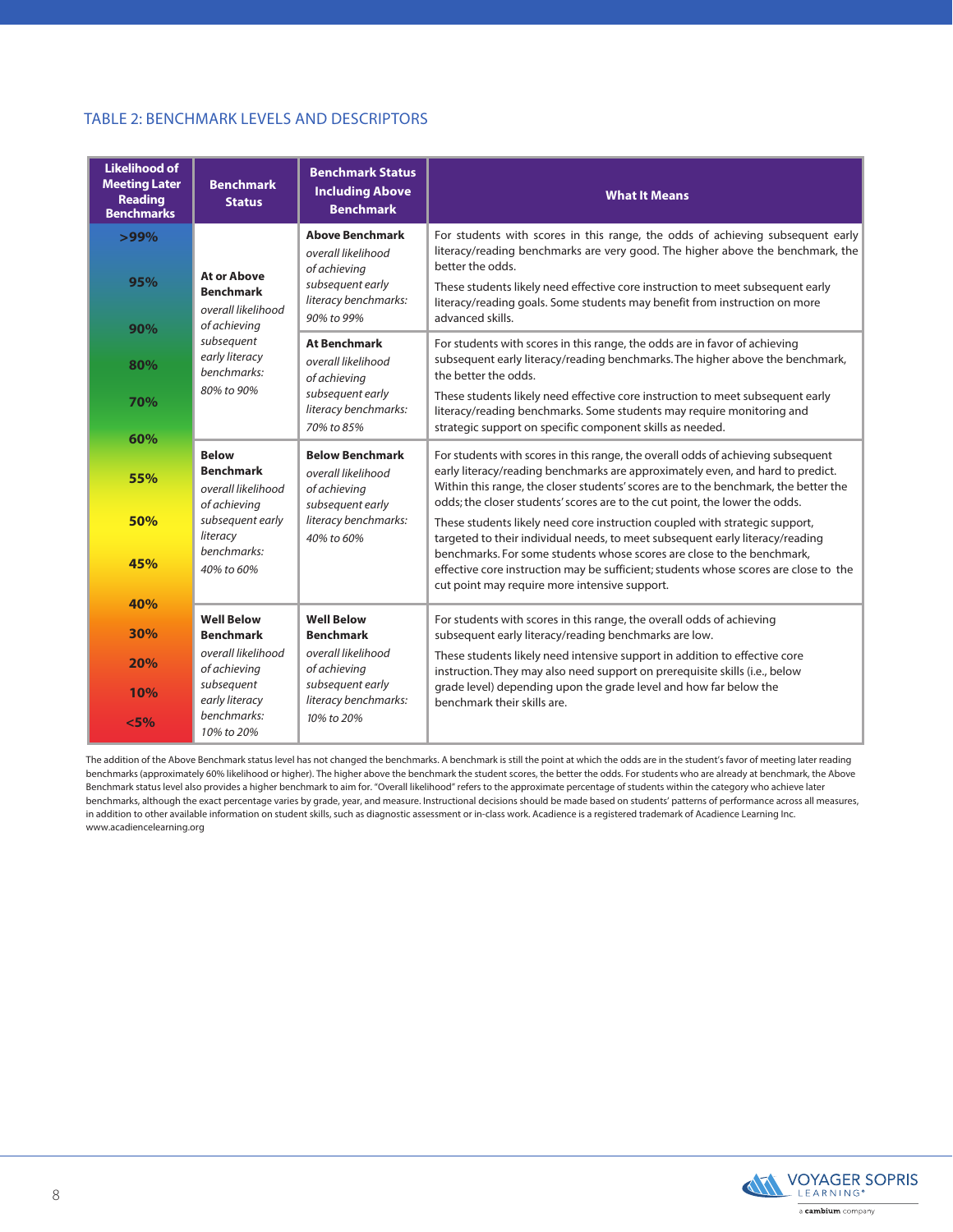### **Evaluation of student progress.**

Finally, Acadience Reading K–6 provides a normative framework for setting individual student goals and evaluating student progress through Pathways of Progress. Pathways of Progress allows for a comparison of each student's progress to other students who started with the same level of skill. A student's progress can then be evaluated as typical, above typical, well above typical, below typical, or well below typical when compared to other students with the same starting level of skill.

Figure 1 illustrates Pathways of Progress for end-of-third grade Acadience Reading composite scores for each level of initial skills based on beginning-of-year composite scores. More information about Acadience Pathways of Progress is available at [https://acadiencelearning.org/resources/pathways-of-progress/.](https://acadiencelearning.org/resources/pathways-of-progress/)



#### FIGURE 1: PATHWAYS OF PROGRESS FOR THIRD GRADE END-OF-YEAR ACADIENCE READING COMPOSITE SCORE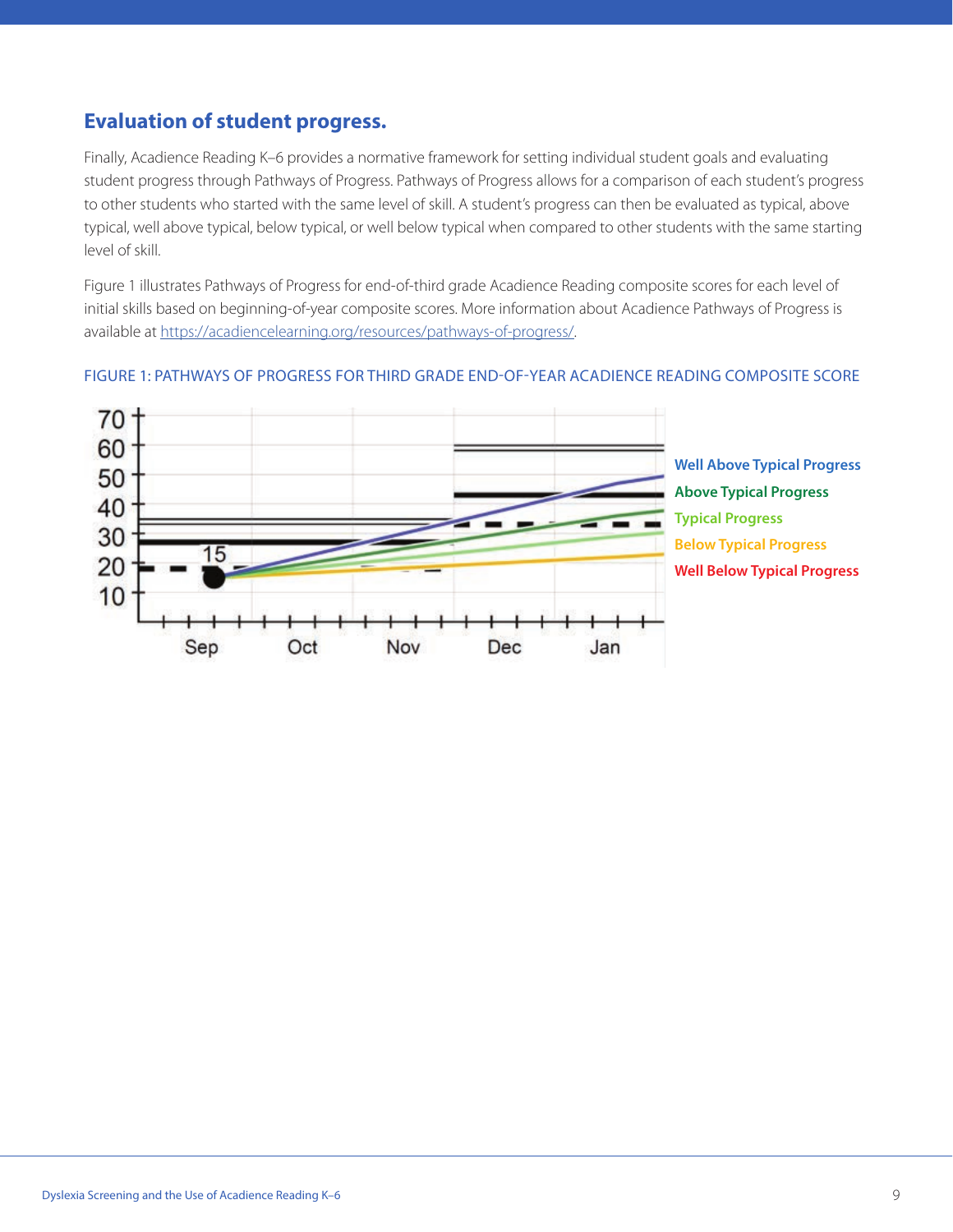### **Acadience Reading Within an Outcomes-Driven Model**

Acadience Learning assessments were developed to provide educators with information they need to make meaningful educational decisions to prevent reading failure and improve reading outcomes for all students. The Outcomes-Driven Model is a data-based, decision-making model that can be used to guide these decisions within a comprehensive, schoolwide system of literacy support, such as a Multi-Tiered System of Support (MTSS).

The Outcomes-Driven Model is based on foundational work with a problem-solving model (see Deno, 1989; Shinn, 1995) but was developed to be used within a *prevention-oriented framework* designed to pre-empt early academic difficulty and ensure step-by-step adequate progress toward outcomes that will result in established, adequate achievement (Kaminski & Good, 1998). The Outcomes-Driven Model is iterative, that is, it is a repeated process that is done to build, refine, and improve the instructional supports provided to students leading to improved outcomes. Each step is described below and illustrated in Figure 2.



#### FIGURE 2: OUTCOMES-DRIVEN MODEL

**Step 1: Identify need for support.** This process is also known as universal screening. Its purpose is to identify those students who may need additional instructional support to achieve subsequent benchmarks and important early literacy/reading goals. In the Outcomes-Driven Model, benchmark assessment is done with all students in a school three times a year, at beginning, middle, and end of the year.

**Step 2: Validate need for support.** Before making individual student decisions, it is best practice to consider the student data obtained during benchmark assessment in light of other available assessment information and knowledge about the student. If there is any question about the accuracy of a student's score, the step of validating need for support is done to be reasonably confident that an individual student needs or does not need additional instructional support.

**Step 3: Plan and implement support.** Students benefit from instruction when instruction is matched to their learning needs. Within an effective MTSS approach, differentiated levels of instructional support are provided to students based on their demonstrated need. Students identified as on track for reading development are likely to benefit from evidencebased core instruction to meet their needs. Students who are identified as needing support are likely to require additional instruction or intervention in the skill areas where they are having difficulties.

**Step 4: Evaluate and modify support.** Progress-monitoring assessments provide systematic and ongoing data collection to indicate whether the instructional support being provided at any tier of instruction is effective and/or if further modifications need to be made to address individual learning needs. Progress monitoring within an MTSS approach may occur as frequently as every four weeks at Tier 2, and weekly at Tier 3.

**Step 5: Review outcomes.** Benchmark assessments conducted at the middle and end of the school year provide an opportunity to review outcomes and ensure adequate progress for each individual student and for all students in the schoolwide system.

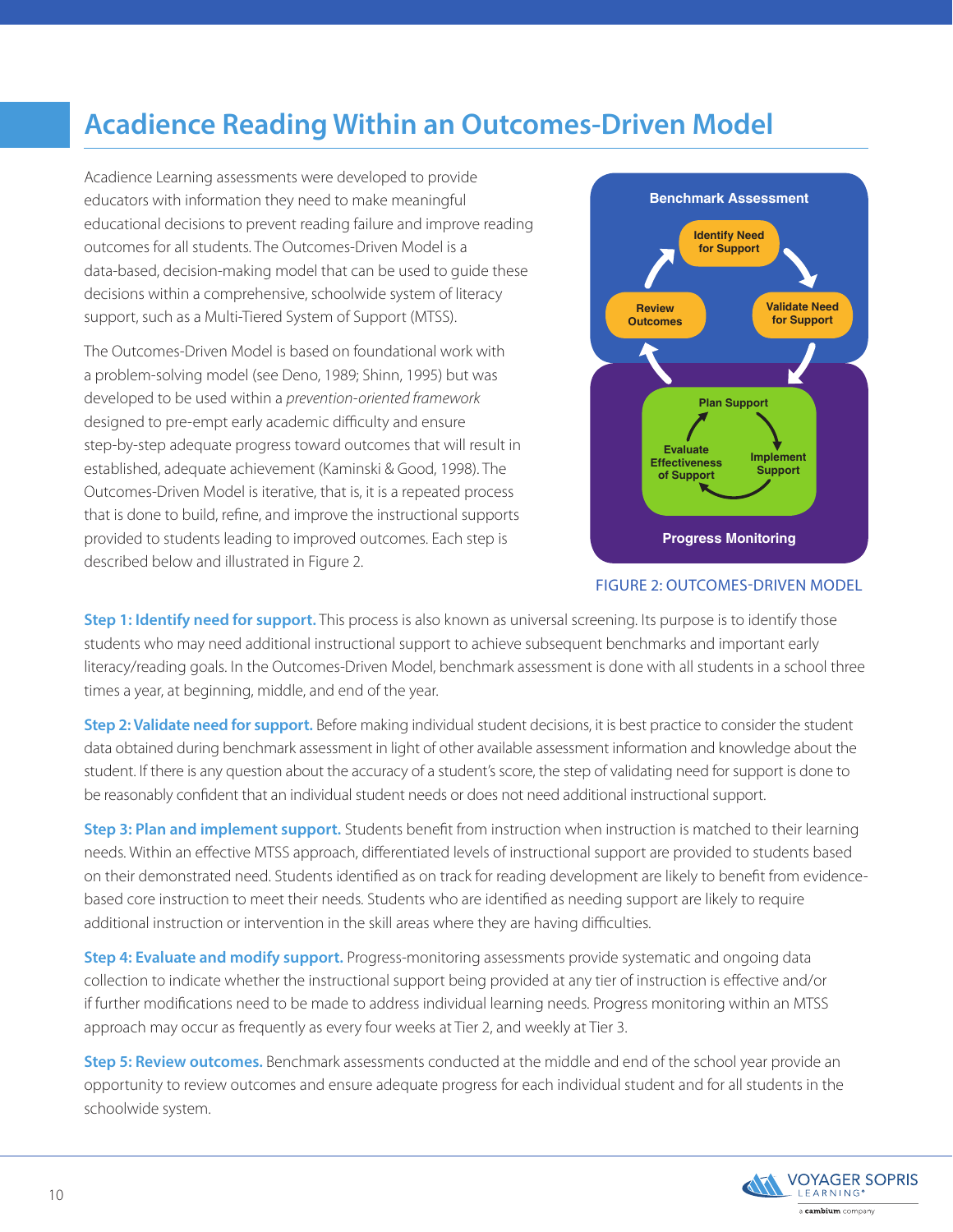## **Use of Acadience Reading to Identify Students At-Risk for Dyslexia**

As previously described, the manifestation of dyslexia as a reading disability results from a combination of (1) difficulty with the essential early literacy and reading skills involved in accurate and fluent word reading and (2) a sustained lack of adequate progress in learning the essential early literacy and reading skills (3) when provided with generally effective instruction. This section provides an overview and illustration of the use of Acadience Reading data for each of the steps in assessing risk for dyslexia in a prevention-oriented model: 1) identify students who are demonstrating difficulty with essential early literacy and reading skills, 2) monitor progress of students in learning the skills and assess the adequacy of that progress, and 3) evaluate the effectiveness of the instructional support system.

#### **Identify Difficulty with Essential Early Literacy and Reading Skills 1**

In the first two steps of the Outcomes-Driven Model, we identify and validate need for support both for individual students and at the systems level.

For classroom teachers, reviewing data at the classroom level is an efficient way to identify students at risk for dyslexia and to target instruction to reduce risk and prevent reading failure. For example, in Figure 3, we see that the first two students listed (Otis and Evelyn) both have scores well below the benchmark (i.e., below the cut point for risk) on PSF and NWF, indicating substantial difficulty with phonemic awareness, the alphabetic principle and basic phonics. These students are likely to need intensive support to make adequate progress toward attaining essential early literacy skills. In general, students who have scores below the cut point who also have low scores in LNF or RAN are at increased risk for later reading disabilities.

### FIGURE 3: CLASSROOM REPORT

| School:<br>Grade:<br>Year: | Delight Valley<br>First Grade, Beginning of Year<br>2017-2018 | Classroom Report | $\bigcap$ acadience<br>data management |
|----------------------------|---------------------------------------------------------------|------------------|----------------------------------------|
| Class:                     | Edwards Grade 1                                               |                  | Acadience Reading K-6                  |

| Above Benchmark / Likely to Need Core Support |                   | At Benchmark / Likely to Need Core Support |                        |             |                        | Below Benchmark / Likely to Need Strategic Support |                        |                |                        | Well Below Benchmark / Likely to Need Intensive Support |                        |                             |  |
|-----------------------------------------------|-------------------|--------------------------------------------|------------------------|-------------|------------------------|----------------------------------------------------|------------------------|----------------|------------------------|---------------------------------------------------------|------------------------|-----------------------------|--|
|                                               |                   | LNF<br><b>PSF</b>                          |                        |             |                        | <b>NWF</b>                                         |                        |                |                        | READING COMPOSITE SCORE                                 |                        |                             |  |
| <b>NAME</b>                                   | <b>STUDENT ID</b> | Score                                      | National<br>Percentile | Score       | National<br>Percentile | <b>CLS</b>                                         | National<br>Percentile | <b>WWR</b>     | National<br>Percentile | Score                                                   | National<br>Percentile | Score Level                 |  |
| Hernandez, Otis                               | 13302014V1        | 12                                         | $\mathbf{2}$           | 19          | 11                     | $9 \blacksquare$                                   | 5                      | $\Omega$       | 17                     | 40                                                      | 3                      | <b>Well Below Benchmark</b> |  |
| Sullivan, Evelyn                              | 13252014V1        | 39                                         | 33                     | 16          | 9                      | 15                                                 | 12                     | $0\Box$        | 17                     | 70 <b>II</b>                                            | 10                     | <b>Well Below Benchmark</b> |  |
| Cruz, Nathan                                  | 13702014V1        | 30                                         | 17                     | 14          | 8                      | 27                                                 | 39                     | $6\Box$        | 64                     | 71 <b>I</b>                                             | 10                     | <b>Well Below Benchmark</b> |  |
| Becker, Darla                                 | 13852014V1        | 24                                         | 9                      | 35          | 31                     | 23 $\Box$                                          | 29                     | $1 \Box$       | 40                     | 82 <b>I</b>                                             | 16                     | <b>Well Below Benchmark</b> |  |
| Price, Melvin                                 | 13952014V1        | 18                                         | 5                      | 43          | 51                     | 30                                                 | 46                     | $3\Box$        | 53                     | 91                                                      | 21                     | <b>Well Below Benchmark</b> |  |
| Hawkins, Ollie                                | 13402014V1        | 34                                         | 23                     | 37          | 35                     | 21 $\Box$                                          | 23                     | $\overline{0}$ | 17                     | 92                                                      | 22                     | <b>Well Below Benchmark</b> |  |
| Collier, Tracy                                | 13352014V1        | 31                                         | 18                     | 44          | 54                     | 22 $\Box$                                          | 26                     | $1 \Box$       | 40                     | 97                                                      | 26                     | <b>Below Benchmark</b>      |  |
| Lewis, Wilfred                                | 13552014V1        | 24                                         | 9                      | 45          | 57                     | 28                                                 | 42                     | $0\Box$        | 17                     | 97 $\Box$                                               | 26                     | <b>Below Benchmark</b>      |  |
| Boyd, Willie                                  | 13752014V1        | 43                                         | 44                     | 19          | 11                     | 44                                                 | 74                     | 11             | 79                     | 106 <b>D</b>                                            | 34                     | <b>Below Benchmark</b>      |  |
| Warner, Abel                                  | 13202014V1        | 41                                         | 38                     | 43          | 51                     | 23                                                 | 29                     | $2\Box$        | 47                     | 107                                                     | 35                     | <b>Below Benchmark</b>      |  |
| Brady, Mamie                                  | 13602014V1        | 28                                         | 14                     | 49 $\Box$   | 68                     | 33                                                 | 53                     | $0\Box$        | 17                     | 110                                                     | 38                     | <b>Below Benchmark</b>      |  |
| Guerrero, Andre                               | 13502014V1        | 46                                         | 52                     | 44          | 54                     | 21 $\Box$                                          | 23                     | $0\Box$        | 17                     | $111 \blacksquare$                                      | 39                     | <b>Below Benchmark</b>      |  |
| Phelps, Vicki                                 | 13102014V1        | 64                                         | 88                     | 22          | 12                     | 25 $\Box$                                          | 34                     | $2\Box$        | 47                     | 111 $\Box$                                              | 39                     | <b>Below Benchmark</b>      |  |
| Walton, Alfred                                | 13652014V1        | 34                                         | 23                     | $65$ $\Box$ | 95                     | 28                                                 | 42                     | $0\Box$        | 17                     | $127 \square$                                           | 56                     | At Benchmark                |  |
| Johnson, Gerard                               | 13052014V1        | 65                                         | 89                     | $51$ $\Box$ | 74                     | $52$ $\Box$                                        | 82                     | $16\Box$       | 87                     | 168□                                                    | 86                     | Above Benchmark             |  |
| Singleton, Tyler                              | 13152014V1        | 67                                         | 91                     | 45          | 57                     | 57                                                 | 86                     | $4\Box$        | 57                     | $169$ $\Box$                                            | 86                     | Above Benchmark             |  |
| Lopez, Angel                                  | 13452014V1        | 51                                         | 66                     | 43          | 51                     | $79$ $\Box$                                        | 94                     | 23             | 93                     | 173                                                     | 88                     | Above Benchmark             |  |
| Simmons, Herbert                              | 13802014V1        | 78                                         | 97                     | 35          | 31                     | 60                                                 | 87                     | $5\Box$        | 61                     | 173                                                     | 88                     | Above Benchmark             |  |
| Gomez, Bradford                               | 13022014V1        | 52                                         | 68                     | 76 <b>D</b> | 99                     | 57                                                 | 86                     | $0\Box$        | 17                     | 185                                                     | 92                     | Above Benchmark             |  |
| Stevens, Frank                                | 13902014V1        | 64                                         | 88                     | $62$ $\Box$ | 93                     | 59 <b>1</b>                                        | 87                     | $19$ $\Box$    | 90                     | 185□                                                    | 92                     | Above Benchmark             |  |
| GOAL                                          |                   |                                            |                        | 40          |                        | 27                                                 |                        |                |                        | 113                                                     |                        |                             |  |
|                                               | AVERAGE           | 42.3                                       |                        | 40.4        |                        | 35.7                                               |                        | 4.7            |                        | 118.3                                                   |                        |                             |  |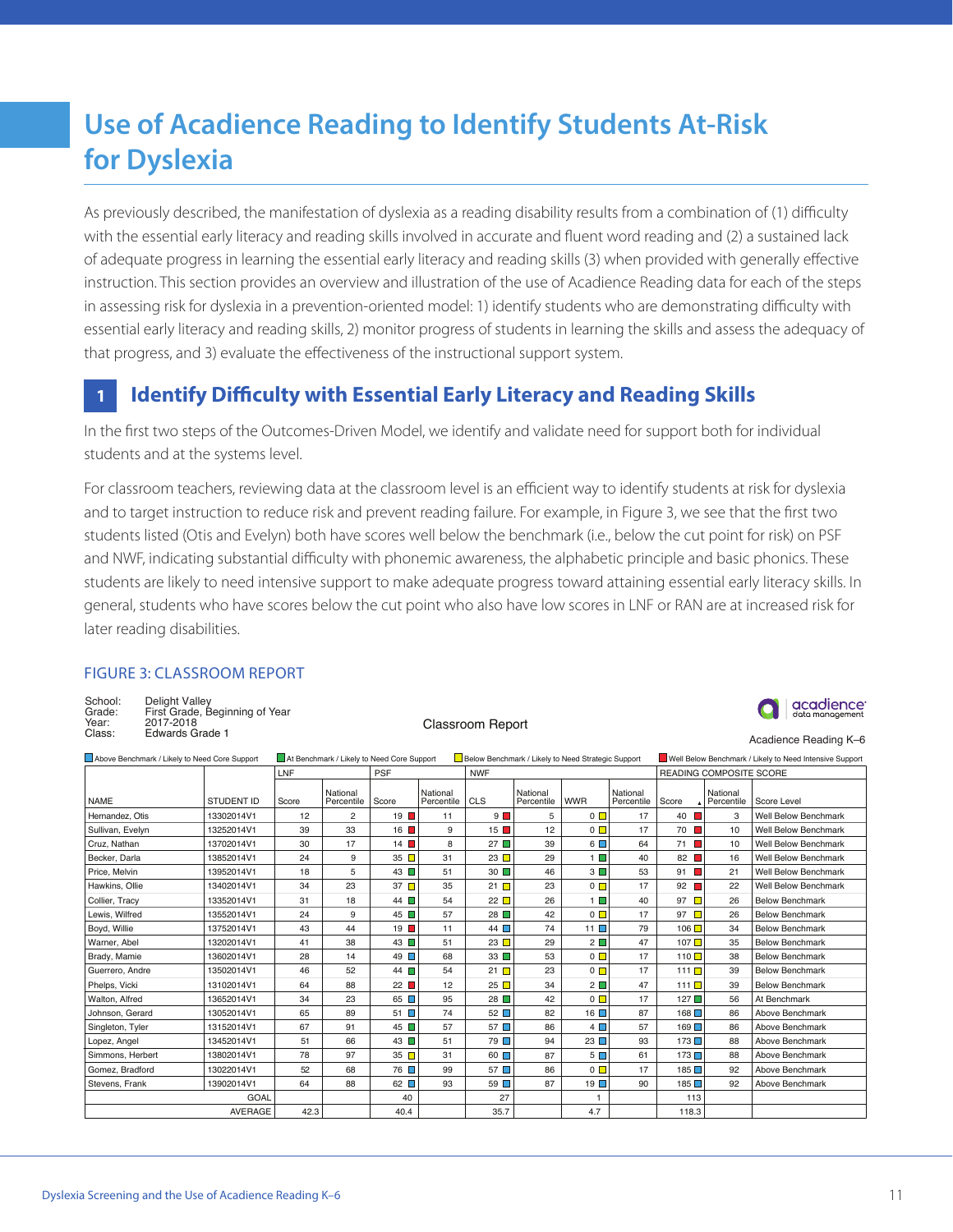At the systems level, if there is a large proportion of students identified as needing additional/different instructional support, that is an indication that the need may need to be addressed at the systems level, for example, by strengthening the core of Tier 1 support. It is critical for students with dyslexia or who are at risk for dyslexia to master the same early literacy skills as students without reading difficulty, especially the phonological and alphabetic processes that provide the keys to the code (Seidenberg, 2017). A high-quality core curriculum (Tier 1) serves as the foundation for a continuum of supports and interventions that increase in intensity based on demonstrated need (Tiers 2 and 3) (Al Otaiba et.al., 2019).

**Assessment information for planning instruction.** A core principle of MTSS models of service delivery is that all students can learn and achieve reading goals when they are provided with high-quality instructional support to match their needs (e.g., Deno, 2016; Stoiber & Gettinger, 2016). This has been shown to be true of students at risk for reading disabilities and dyslexia (e.g, Foorman & Torgesen, 2001; O'Connor, Harty, & Fulmer, 2005). In fact, as stated by Catts and Petscher (2021),"The most notable factor that can have a positive impact on risk for dyslexia is instruction" (p. 15).

Not all students who are at risk for reading difficulties, including dyslexia, have the same instructional needs, and they may receive instructional support within any tier of instruction. Acadience Reading benchmark data provides useful information for targeting skill areas and placement into tiers of support for all students. Acadience Reading Survey and Diagnostic assessments provide more in-depth assessment data for students for whom more specific information is needed for instructional planning. Acadience Reading Survey and Diagnostic assessments are especially useful for those students demonstrating significant and persistent difficulties with the essential early literacy and reading skills in the face of effective instruction.

#### **Evaluate Adequacy of Student Progress 2**

The step of assessing the adequacy of a student's progress corresponds to Step 4 of the Outcomes-Driven Model and is at the heart of improving outcomes for students. Ongoing progress monitoring, both through periodic benchmark assessment and more frequent progress monitoring of individual students, provides data to identify students who are not making adequate progress in whatever tier of instruction they are receiving. It also allows us to determine whether the instructional support being provided at any tier of instruction is effective and/or if modifications need to be made to address individual learning needs or to strengthen the overall system of support for all students.

**Setting student learning goals.** A critical part of examining student progress is setting student learning goals. For students who have scores below or well below the benchmark, benchmarks may be used as goals. For those students with scores below/well below the benchmark, reaching the benchmark will decrease their risk of reading disabilities and increase their likelihood of meeting future reading goals. Acadience Pathways of Progress provides a normative framework for individual goal setting. For example, it may not be attainable for students in later grades with very low early literacy/ reading skills, to reach the grade-level benchmark. Thus, we recommend considering both the Acadience Reading benchmarks and Acadience Pathways of Progress to select individual student learning goals that are meaningful, ambitious, and attainable. Information about Acadience Pathways of Progress is available at [https://acadiencelearning.org/resources/](https://acadiencelearning.org/resources/pathways-of-progress/) [pathways-of-progress/](https://acadiencelearning.org/resources/pathways-of-progress/). Setting student learning goals provides a framework for evaluating student progress that specifies where students are, where they need to get to, what path they need to follow to get there.

**Ongoing progress monitoring**. Ongoing and frequent progress monitoring provides checkups on students' progress toward their goals in time to make a change in instruction. We can determine not only if students are not making progress toward goals, but how severe the lack of progress is by examining the data relative to Acadience Reading Pathways of Progress.

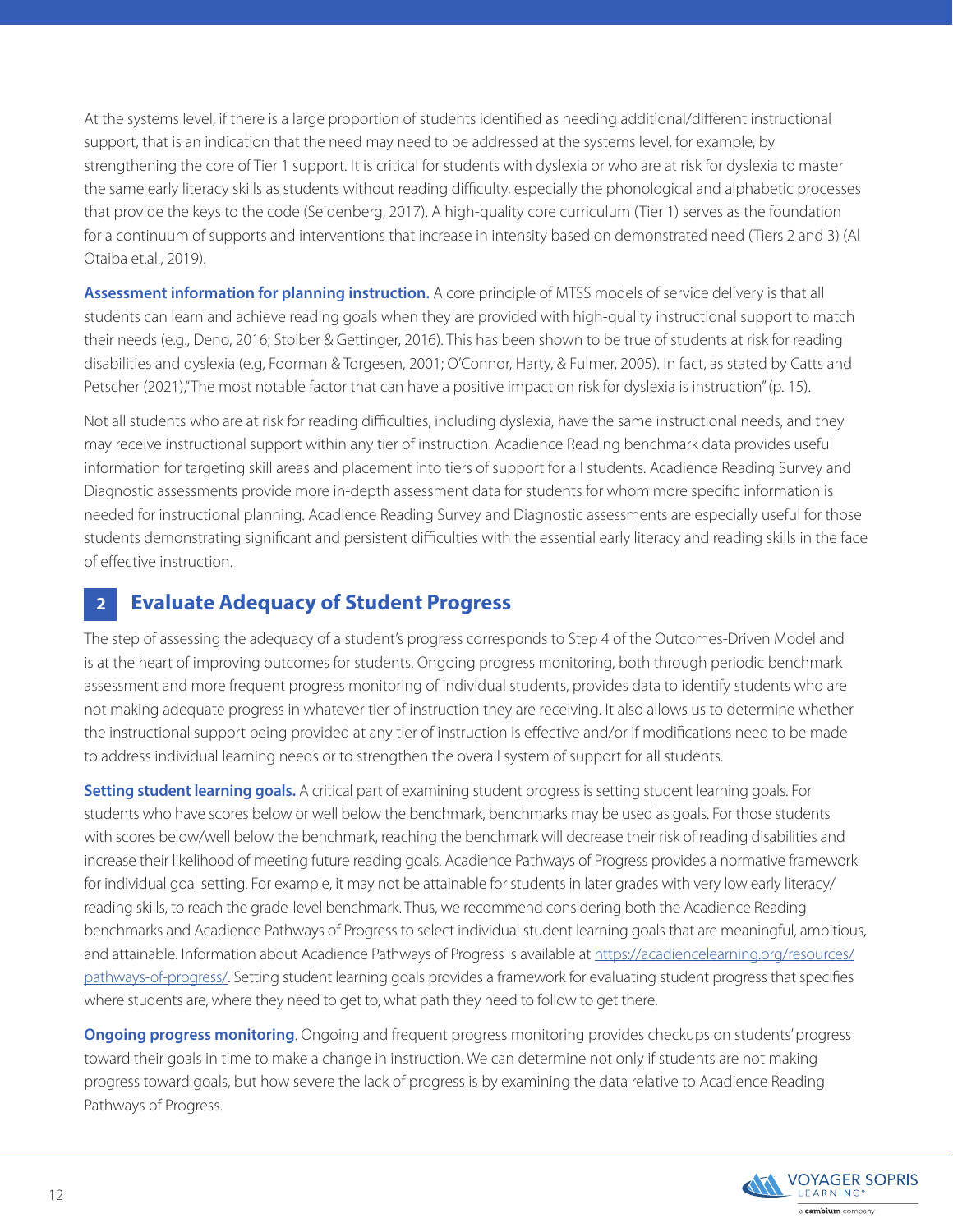Figure 4 shows Evelyn's student learning goal for basic phonics skills and the alphabetic principle as measured by NWF Correct Letter Sounds. Evelyn's goal is set at the benchmark. The Pathways are designated by the lines that fan out from the beginning of year to the end of year. For Evelyn to attain her goal, she will need to make above typical progress compared to other students who began with the same initial level of skills. In reviewing Evelyn's ongoing progress monitoring data, we see that she is making Below Typical progress, even with changes to instruction to meet her needs.

### FIGURE 4: GOAL AND PROGRESS FOR EVELYN



- #1: Changed focus of instruction
- #2: smaller group, more practice

If a student's low skills are followed by sustained lack of adequate progress in spite of instruction that has been generally effective with other students who have similarly low initial scores, the student is experiencing significant difficulty learning to read as associated with dyslexia or other reading disabilities. Thus, it is important to also examine the effectiveness of the instruction that Evelyn is receiving.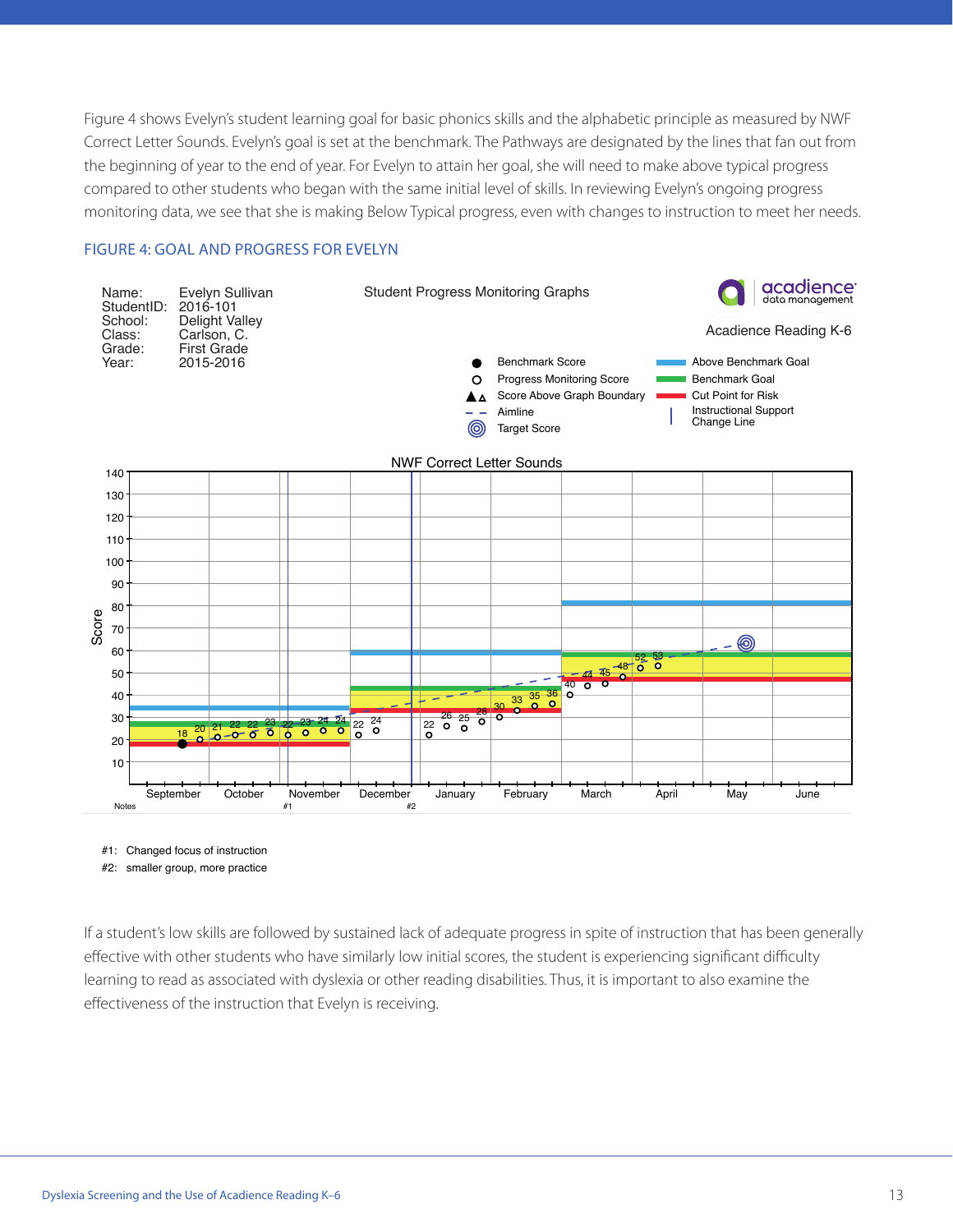#### **Examine Instructional Effectiveness 3**

A lack of adequate progress is an indication of risk for dyslexia when the student has been provided with generally effective instruction. Consequently, one of the most important supports that we can provide to students with dyslexia or who are at risk for dyslexia is an effective schoolwide system of support. The schoolwide system includes both the core instruction provided to all students, as well as the different levels of intervention based on individual learning needs that is provided to students who are at risk for or are experiencing reading difficulties.

Ensuring an effective Multi-Tiered System of Support for students with dyslexia or who are at risk for dyslexia is important for meeting their individual student learning needs. Acadience Reading provides information about the effectiveness of the schoolwide system, including core instruction (Tier 1), supplemental support (Tier 2), and intensive intervention (Tier 3). Acadience data also provides evidence of instructional effectiveness at various levels beyond the individual student level including: (a) the intervention group in which the student is receiving instructional support; (b) the classroom; (c) the grade level at the school; and (d) the grade level at the district.

**Grade Within School/District**. Intervention programs are most effective in the context of effective core instruction, so evaluating the system of instruction begins with examining the effectiveness of core instruction at each grade level. We do this by examining the proportion of students with scores at or above, below, or well below the benchmark at each time period (beginning, middle, and end) of the year. If the majority of students within a grade level score Below or Well Below Benchmark, they may be having difficulty due to a lack of effective core instruction rather than dyslexia.

We can further evaluate the effectiveness of our instructional support across core, strategic and intensive systems by examining the change in student benchmark status from either beginning-of-year to middle-of-year, or from middleof-year to end-of-year. Core systems of support are considered effective when 95% or more of students who began the year at benchmark have scores at or above benchmark at middle of year. Strategic and Intensive systems of support are considered effective when they reduce student risk for 80% or more students. For students in the strategic support group, reducing risk means moving students from strategic to benchmark. For students in the intensive support group, reducing risk means moving from intensive to either strategic or to benchmark.

**Classroom.** At the classroom level, Acadience Reading progress data can be summarized by documenting the proportion of students in the classroom making typical progress or above. This classroom-level data is interpreted using a normative comparison of all other classrooms in the Acadience<sup>®</sup> Data Management system. For example, a classroom in which 85% of students are making typical progress or better demonstrates above average classroom reading progress compared to other classrooms. These data provide strong evidence of generally effective instruction.

**Intervention Group.** Acadience data also allow educators to examine the effectiveness of the specific intervention in which the student participates. This is important because it is the level of analysis that is most proximal to the student. When examining the progress of students in Evelyn's intervention group, we see that all of them are making progress except for Evelyn (see Figure 5), providing strong evidence that the group is generally effective for students with similar initial instructional needs.

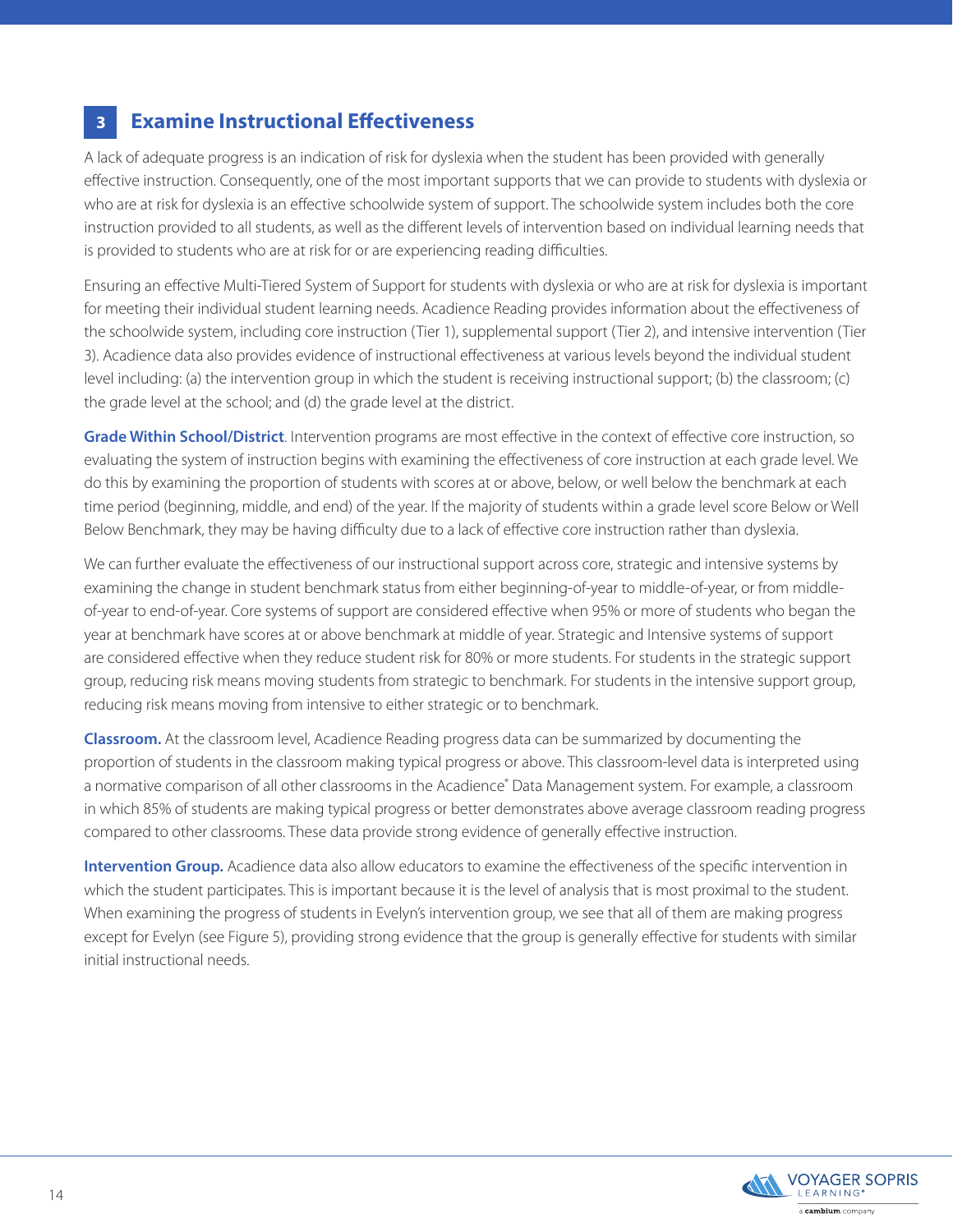### FIGURE 5: EVELYN'S PROGRESS COMPARED TO PEERS IN INTERVENTION GROUP



Across the various system levels of analysis, when there is strong to moderate evidence of generally effective instruction, but the student is experiencing sustained and serious learning difficulties, this strengthens the evidence that the difficulty is not due to poor quality instruction or the lack of instruction and it strengthens the concern about dyslexia or severe reading disability. If one cannot show evidence of generally effective instruction, then it is hard to argue that the student's difficulties are due to dyslexia or other reading disabilities.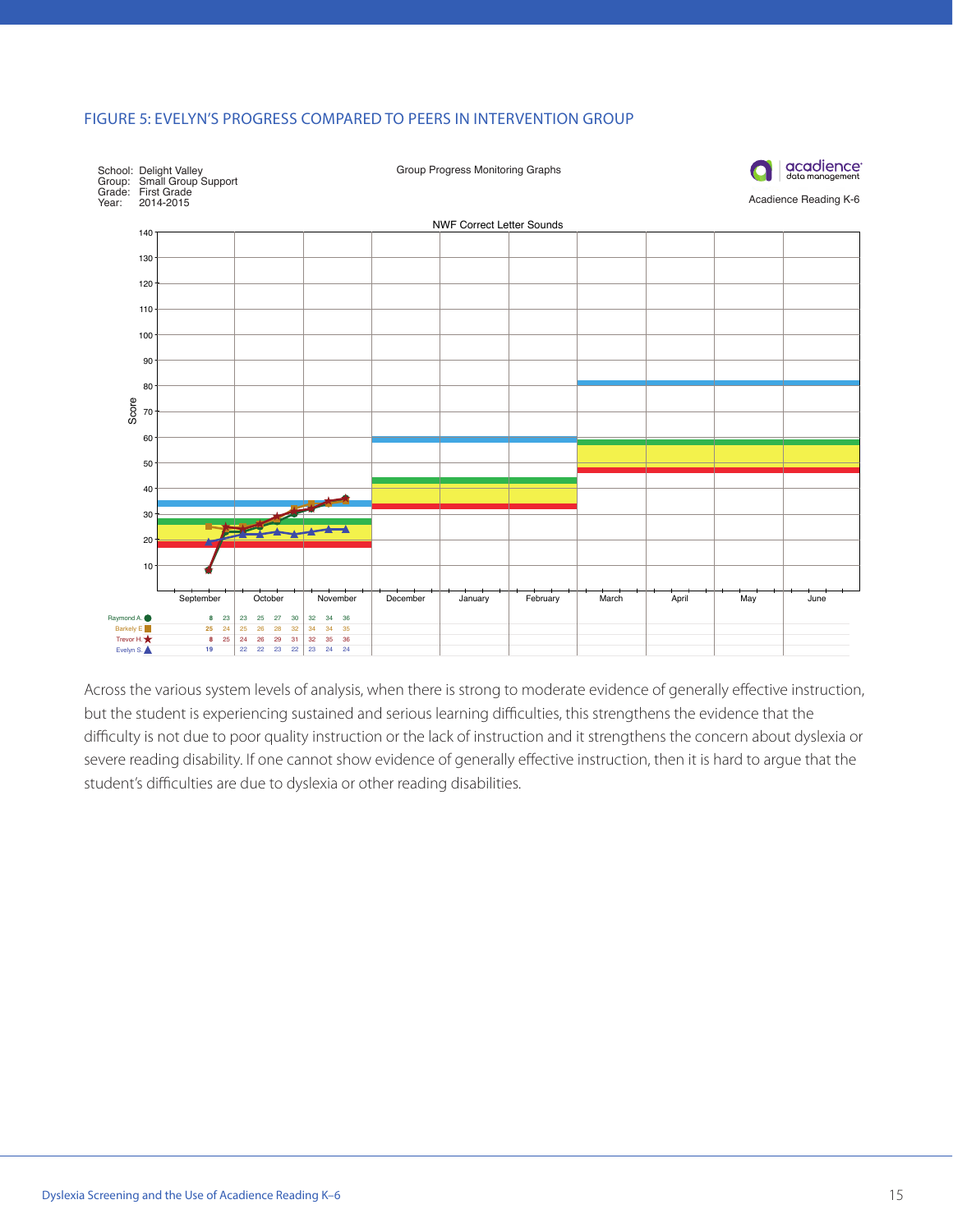### **Summary**

All students should be provided with good, systematic, explicit core instruction. Any student identified as at risk for dyslexia or other reading difficulties should also be placed immediately into an appropriate evidence-based intervention that is matched to his/her specific areas of need. From there, it is imperative to monitor progress, modify instruction at a formative level as needed, and provide ongoing feedback to teachers and parents. When students continue to struggle with literacy skills despite receiving additional high-quality, systematic, explicit instruction, further assessment may be warranted.

It is important to note that tests do not diagnose dyslexia but are tools used in a process that informs a diagnosis. Most often, the process involves individual assessment provided by a multidisciplinary team of qualified professionals (see The International Dyslexia Association, 2017). This multidisciplinary team may elect to obtain additional assessment information for selected students who continue to struggle with literacy skills to help determine whether they have dyslexia.



**Contact Us to Schedule a Demo voyagersopris.com • 800.956.2860**



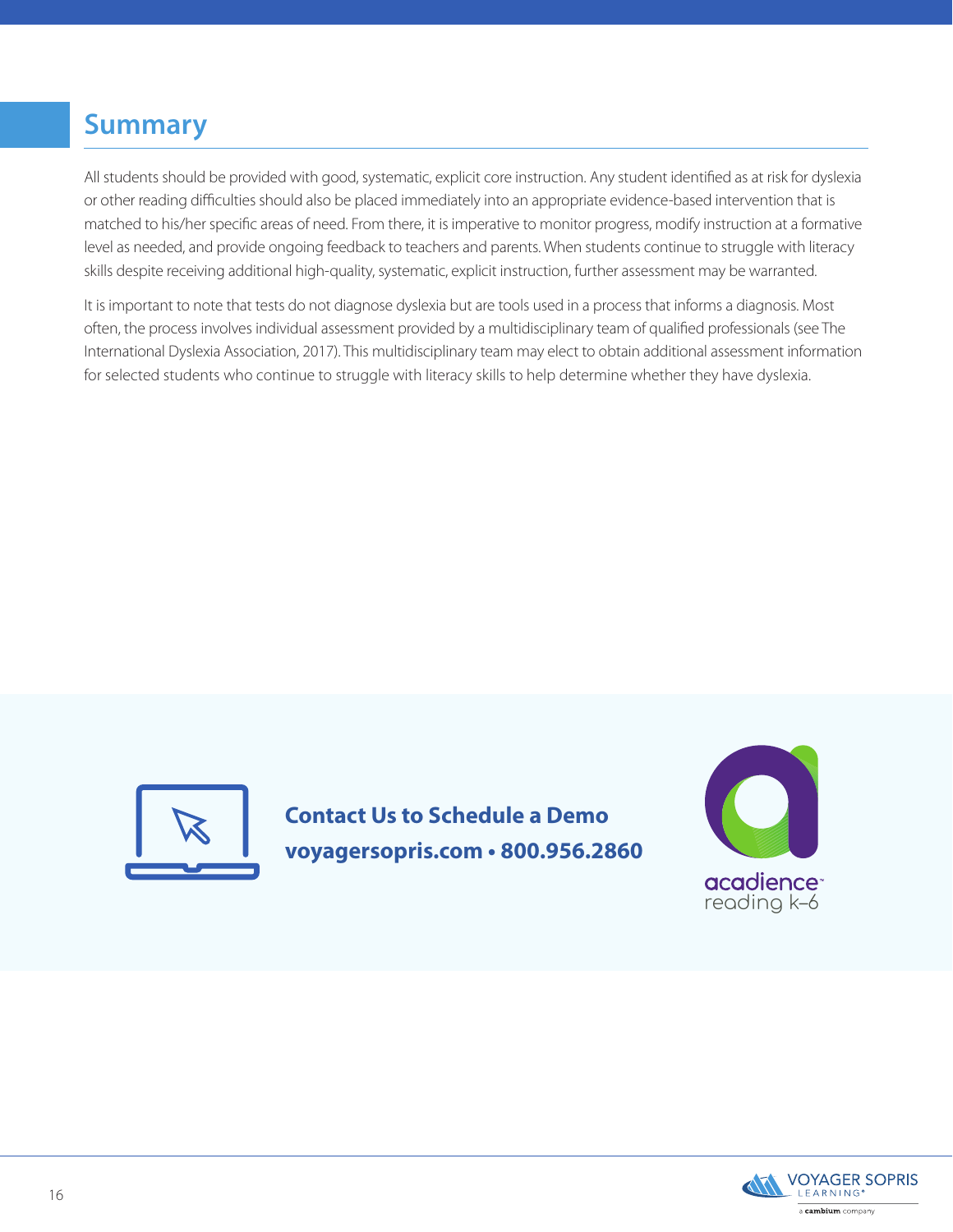### **References**

- Adams, M.J. (1990). *Beginning to Read: Thinking and learning about print*. Cambridge, MA: MIT Press.
- Al Otaiba, S., Allor, J. H., Baker, K., Conner, C., Stewart, J., & Mellado de la Cruz, V. (2019). Teaching phonemic awareness and word reading skills: Focusing on explicit and systematic approaches. *Perspectives on Language and Literacy*, 45(3), 11-16.
- Carroll, J.M., Mundy, I.R., & Cunningham, A.J. (2014). The roles of family history of dyslexia, language, speech production and phonological processing in predicting literacy progress. *Developmental Science*, 17, 727–742. doi: 10.1111/desc.12153.
- Catts, H.W., Adlof, S.M., Hogan, R., & Weismer, S.E. (2005). Are specific language impairment and dyslexia distinct disorders? *Journal of Speech, Language, and Hearing Research*, 48(6), 1378–1396. doi: 1044/1092-4388(2005/096).
- Catts, H.W., & Petscher, Y. (2021). A cumulative risk and resilience model of dyslexia. *Journal of Learning Disabilities*, [https://doi.](https://doi.org/10.1177/00222194211037062) [org/10.1177/00222194211037062](https://doi.org/10.1177/00222194211037062)
- Daniel, S.S., Walsh, A.K., Goldston, D.B., Arnold, E.M., Reboussin, B.A., & Wood, F.B. (2006). Suicidality, school dropout, and reading problems among adolescents. *Journal of Learning Disabilities*, 39(6), 507–514.
- Deno, S.L. (1989). Curriculum-based measurement and special education services: A fundamental and direct relationship. In M.R. Shinn (Ed.) *Curriculum-based measurement: Assessing special children*. New York, NY: The Guilford Press.
- Deno, S. (2016). Data-based decision making. In S. Jimerson, M. Burns, & A. VanDerHeyden (Eds.), *Handbook of Response to Intervention: The science and practice of mulit-tiered systems of support* (pp. 9–28). New York, NY: Springer.
- Elliott, J.G. (2020). It's time to be scientific about dyslexia. *Reading Research Quarterly*, 55(1), 61-75. doi: 10.1002/rrq.333.
- Foorman, B.R., & Torgesen, J. (2001). Critical elements of classroom and small-group instruction promote reading success in all children. *Learning Disabilities Research and Practice*, 16(4), 203–212.
- Fuchs, L.S., & Deno, S.L. (1991) Paradigmatic distinctions between instructionally relevant measurement models. *Exceptional Children*, 57, 488–500.
- International Dyslexia Association (2002). *Definition of dyslexia*. [https://](https://dyslexiaida.org/definition-of-dyslexia/) [dyslexiaida.org/definition-of-dyslexia/](https://dyslexiaida.org/definition-of-dyslexia/)
- Kaminski, R.A., & Good, R.H. (1998). Assessing early literacy skills in a problem-solving model. In M.R. Shinn (Ed.) Advanced applications of curriculum-based measurement. New York, NY: The Guilford Press.
- McArthur, G.M., Filardi, N., Francis, D.A., Boyes, M.E., & Badcock, N.A. (2020). Self concept in poor readers: A systematic review and metaanalysis. PeerJ 8:e8772 <http://doi.org/10.7717/peerj.8772>
- National Early Literacy Panel. (2008). *Developing early literacy*. Washington, DC: National Institute for Literacy.
- Norton, E.S., & Wolf, M. (2012). Rapid automatized naming (RAN) and reading fluency: Implications for understanding and treatment of reading disabilities. *Annual Review of Psychology*, 63, 427–452. doi: 10.1146/annurev-psych-1207-100431
- O'Connor, R.E., Harty, K.R., & Fulmer, D. (2005). Tiers of intervention in kindergarten through third grade. *Journal of Learning Disabilities*, 38(6), 532–538.
- Pennington, B.F., Santerre-Lemmon, L., Rosenberg, J., MacDonald, B., Boada, R., Friend, A., Leopold, D., Samuelsson, S., Byrne, B., Willcutt, E.G., & Olson, R.K. (2012). Individual prediction of dyslexia by single vs. multiple deficit models. *Journal of Abnormal Psychology*, 121(1), 212–224. doi: 10.1037/a002582c
- Piasta, S.B., Petscher, Y., & Justice, L.M. (2012). How many letters should preschoolers in public progams know? The diagnostic efficiency of various preschool letter-naming benchmarks for predicting firstgrade literacy achievement. *Journal of Educational Psychology*, 104(4), 945–958.
- Seidenberg, M. (2017). Language at the speed of sight: *How we read, why so many can't, and what can be done about it*. Basic Books.
- Stoiber, K.C., & Gettinger, M. (2016). Multi-tiered systems of support and evidence-based practices. In S. Jimerson, M. Burns, & A. VanDerHeyden (Eds.), *Handbook of Response to Intervention: The science and practice of mulit-tiered systems of support* (pp. 121–142). New York, NY: Springer.
- Wagner, R.K., Edwards, A.A., Malkowski, A., Schatschneider, C., Joyner, R.E., Wood, S., & Zirps, F.A. (2019). Combining old and new for better understanding and predicting dyslexia. *New Directions in Child Adolescent Development*, 165, 11–23.

© 2022 Acadience Learning Inc. All Rights Reserved. Acadience is a registered trademark of Acadience Learning Inc.